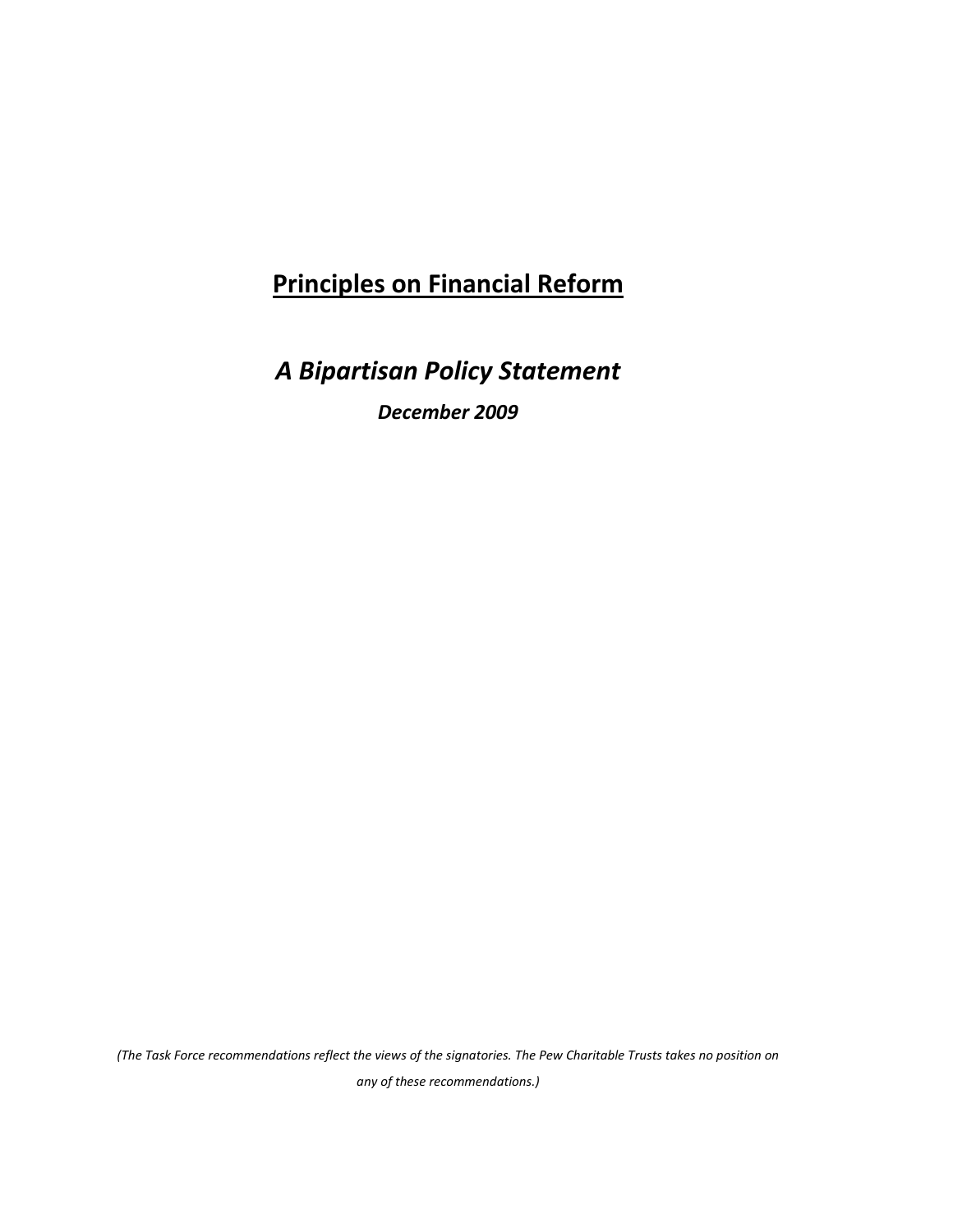# **Forward**

In the years leading up to the financial crisis of 2008, shortcomings in financial regulation contributed significantly to a near-collapse of the U.S. financial system, which triggered a deep world-wide recession. In response the Administration, Congress and several groups have developed proposals for reform. The Pew Charitable Trusts launched its Financial Reform Project in March 2009. The Task Force was formed in May.

The Task Force is a group of prominent scholars and financial market experts with disparate views and philosophies. It has been working to build bipartisan consensus on the major federal financial reform issues. This document is a statement of the principal recommendations of the Task Force signatories:

Martin Baily[, Senior Fellow, Economic Studies](http://www.brookings.edu/economics.aspx) at the Brookings Institution\* Charles Calomiris, Professor of Finance and Economics, and International at Columbia University Morris Goldstein, Senior Fellow at the Peterson Institute for International Economics Richard Herring, Professor of Finance, University of Pennsylvania Robert Litan, Vice President, Research & Policy at the Kaufmann Foundation and Senior Fellow Economic Studies at the Brookings Institution Paul Mahoney, Dean of the Law School at University of Virginia Avinash Persaud, Chairman of Intelligence Capital Limited Alice Rivlin, Senior Fellow at the Brookings Institution and Visiting Professor at Georgetown University Robert Steel, former CEO of Wachovia Corporation and US Treasury Undersecretary for Domestic Finance Benn Steil, Senior Fellow and Director of International Economics at the Council on Foreign Relations Peter Wallison, Senior Fellow at the American Enterprise Institute\*

# \* Task Force Co-Chairs

While the Task Force was not able to address all aspects of financial regulation and some signatories would have preferred different approaches with respect to certain individual recommendations, the signatories believe strongly that this entire package will, if adopted, represent a substantial step toward creating a sound financial regulatory system for the United States in the decades ahead.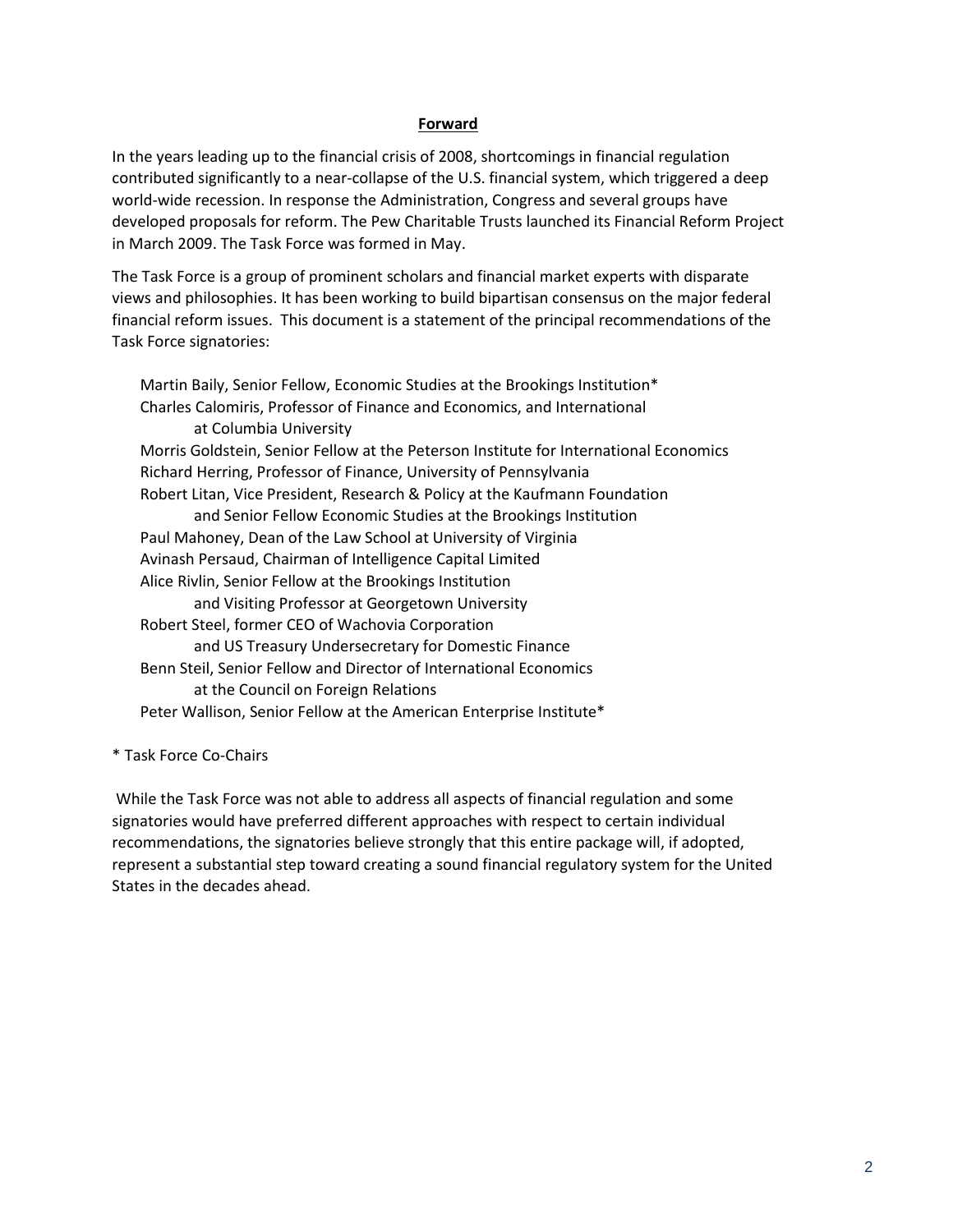#### **Introduction**

The financial crisis had multiple, reinforcing causes, which in combination produced an economic and financial "perfect storm": lax lending standards on the part of the governmentsponsored enterprises; mortgage lenders and other consumer lenders; excessive government subsidization of mortgages; low interest rates; imprudent consumer borrowing; the widespread perception that U.S. housing prices would not fall; the explosion of securitization; the creation of complex, unregulated and badly understood financial products; the continuous heavy inflow of savings from abroad; excessive leverage and inadequate risk management at many financial institutions; irresponsible behavior by rating agencies and, in general, the mispricing of risk. While the blame for the near collapse of the financial system and its devastating consequences must be widely shared and cannot all be laid at the door of inadequate regulation only, the crisis highlighted serious weaknesses in the U.S. financial regulatory structure. Regulation cannot and should not attempt to eliminate ups and downs in financial markets or the real economy, but improved regulation will reduce both the frequency and severity of future crises.

This statement is organized in two sections. The first summarizes the recommendations; the second provides context, rationale and more detail.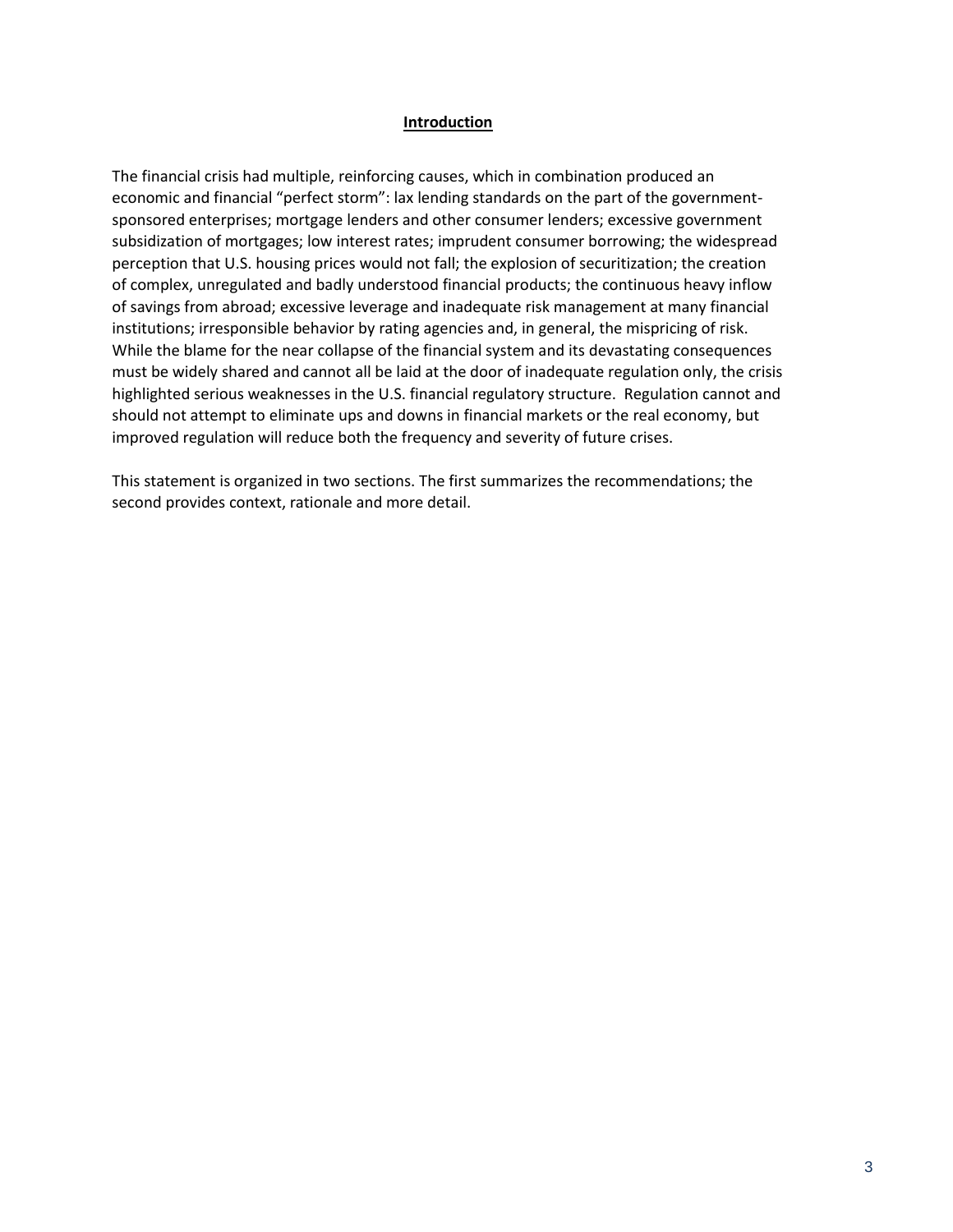#### **Summary**

#### 1. Systemic Risk and Macro-Prudential Regulation

*A new Financial Services Oversight Council (FSOC) should oversee policy on systemic stability. That policy should be developed in consultation with the Federal Reserve (Fed). If signs of stress emerge, the FSOC should initiate action, based on consideration of specific responses recommended by the Fed. Once approved by the FSOC, interventions should be implemented by the relevant federal financial regulatory agencies. The Fed should retain observer status on specific examinations, and the authority to collect any information directly from financial institutions and markets relevant to monitoring systemic risk that was not available from their primary supervisors.*

## 2. Large Complex Financial Institutions

*The larger and more complex an institution, the higher the standards for capital, liquidity and leverage to which it should be held. Large institutions should maintain regulatorapproved wind-up plans and, if they cannot, they should shrink. No institutions, however large or complex, should be "too big to fail." Depository institution failures should continue to be handled by the FDIC. A hybrid solution should be adopted for nondepository financial institutions comprising a strengthened bankruptcy process as the default approach and a backstop administrative resolution process, available in exceptional circumstances after strong safeguards have been met. In all circumstances, shareholders in a failing institution should lose their investment, senior management responsible for the institutional failure should lose their jobs, and creditors should face a haircut.*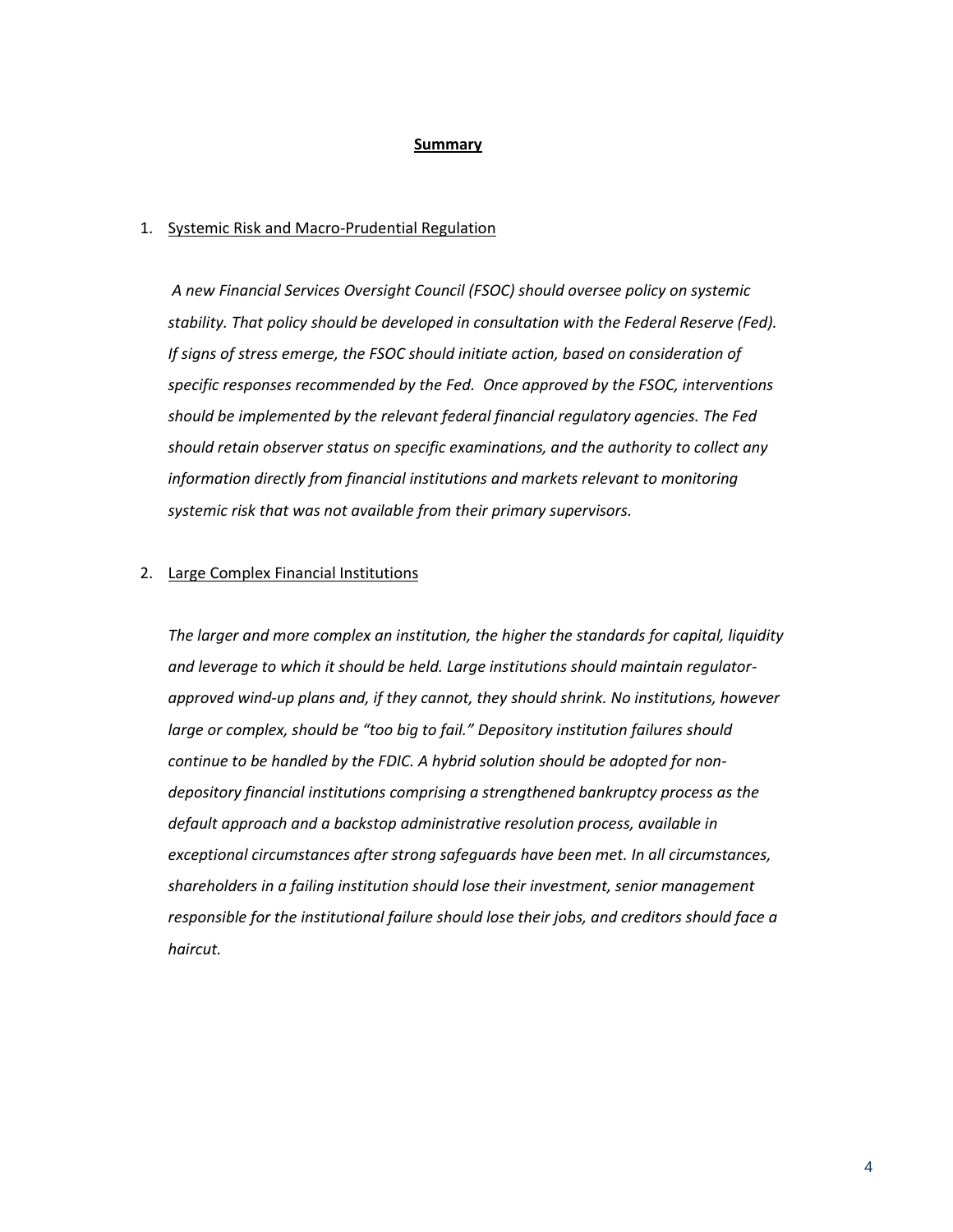#### 3. Micro-prudential regulation and consolidation

*A new National Financial Regulator (NFR) for safety and soundness regulation should be created by combining the Office of the Comptroller of the Currency (OCC), the Office of Thrift Supervision (OTS) and the Federal Deposit Insurance Corporation (FDIC). It should take on all of the micro-prudential responsibilities of the Fed, the Securities and Exchange Commission (SEC), the Commodity Futures Trading Commission (CFTC) and the Federal Housing Finance Agency (FHFA). Within the NFR, the FDIC should retain distinct roles for resolution and the deposit insurance fund. Capital standards should be significantly increased. Banks should issue debt that converts to equity in times of stress. Strong liquidity standards should be introduced. Regulation should focus on risk governance and management as much as measurement. Examinations should be strengthened.* 

#### 4. Strengthening Markets and Market Discipline

*Over-the-counter (OTC) derivative transactions should be recorded with trade registries. Collateral in OTC transactions should be managed by third parties. The migration of OTC transactions onto clearing houses and exchanges should be encouraged through capital requirements assessed on OTC instruments that are not centrally cleared. A private Securitization Board should be created to establish best practices at every stage of securitization including credit ratings. Risks that arise from using inaccurate credit ratings in regulation should be addressed. Executive compensation should be aligned with risk in financial institutions. Banks should issue subordinated debt. Excessive subsidization of household mortgage risk should be addressed. The FHA and the GSEs should be reformed.*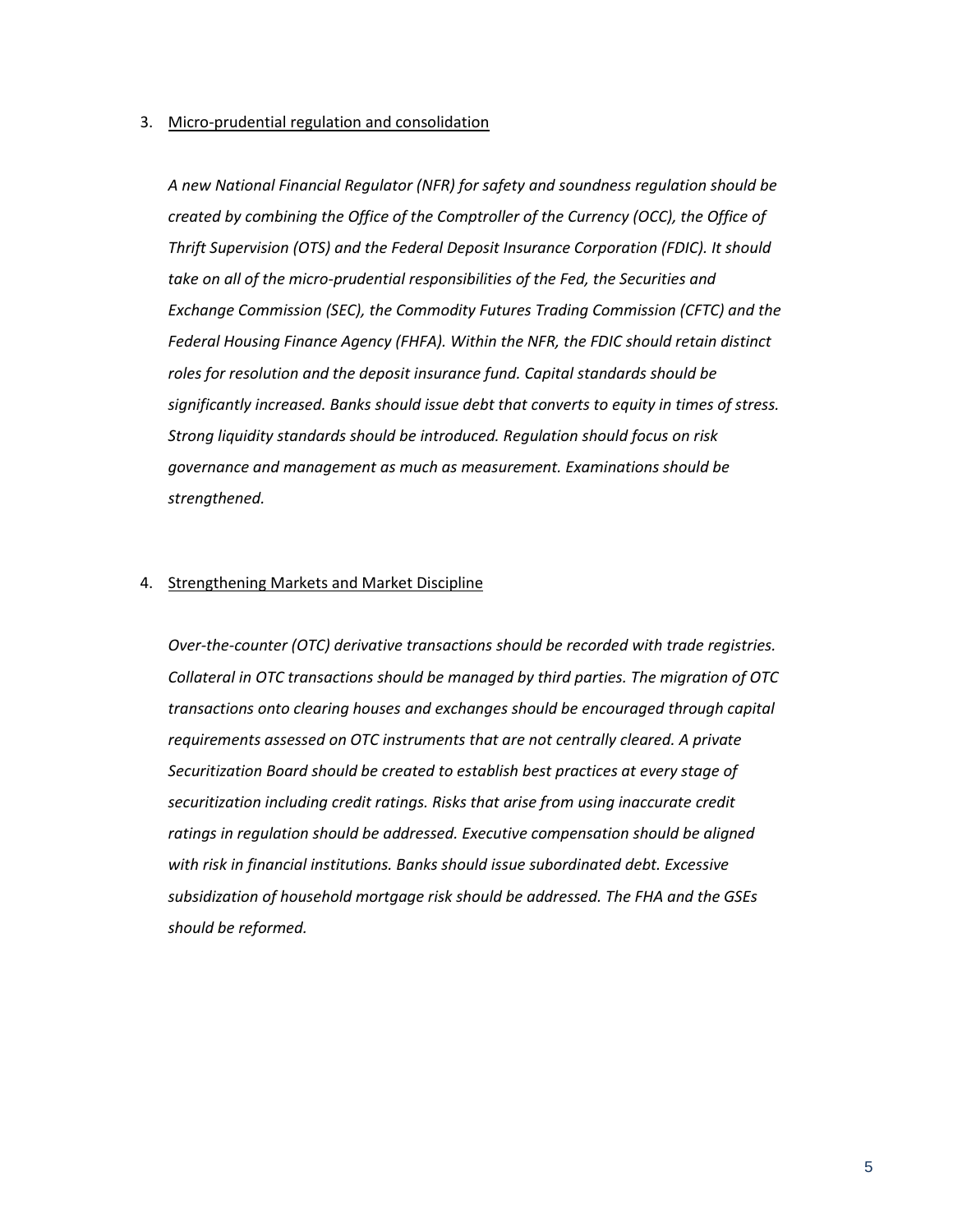## 5. Consumer Protection

*A new federal Consumer Financial Protection Agency (CFPA) should be created with the sole mandate of protecting consumers of financial products and services. The CFPA should have powers of rulemaking, enforcement and preemption of state rules. All the powers for consumer protection for financial products and services currently assigned to federal financial regulatory agencies should transfer to the CFPA. The other federal financial regulatory agencies should be represented on the CFPA Board to ensure balanced deliberation and coordination of policy.*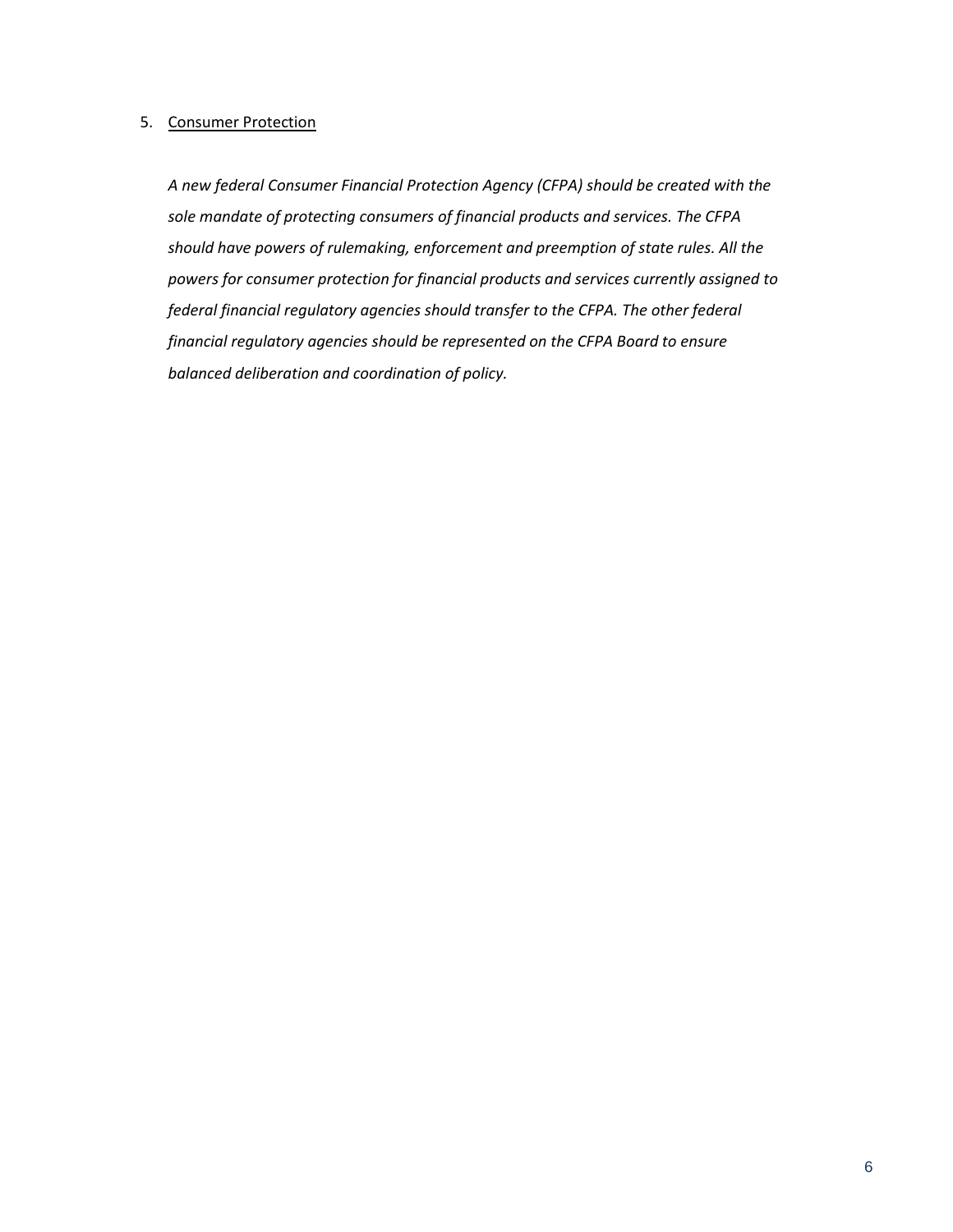# **Recommendations**

## 1. Systemic Risk and Macro-Prudential Regulation

*A new Financial Services Oversight Council (FSOC) should oversee policy on systemic stability. That policy should be developed in consultation with the Federal Reserve (Fed). If signs of stress emerge, the FSOC should initiate action, based on consideration of specific responses recommended by the Fed. Once approved by the FSOC, interventions should be implemented by the relevant federal financial regulatory agencies. The Fed should retain observer status on specific examinations, and the authority to collect any information directly from financial institutions and markets relevant to monitoring systemic risk that was not available from their primary supervisors.*

The crisis revealed both gaps in regulation and unanticipated interconnections among different types of financial institutions and markets. Yet no one was charged with understanding these interconnections, looking for gaps, detecting early signs of systemic threats and acting to mitigate them. During the years preceding the crisis, no regulator was tasked with monitoring and understanding the overall health of institutions and markets and the connections between them across the entire breadth of the financial system. Nor was any regulator charged with taking the lead in responding to any early signs of systemic risks. So, for example, several years ago there were widely recognized signs of unusual credit expansion and increases in leverage associated with an unprecedented rise in housing prices. These developments signaled the beginning of a bubble with the potential to destabilize the entire system. No action by any government agency was taken to address this.

*A new Financial Services Oversight Council should approve and oversee policy on systemic stability. That policy should be developed in consultation with the Federal Reserve.*

A new Financial Services Oversight Council should be created. It should comprise the Secretary of the Treasury, the Chairman of the Board of Governors of the Federal Reserve System, the Chairman of a newly created National Financial Regulator (NFR) and Federal Deposit Insurance Corporation (FDIC), the Director of the newly created Consumer Financial Protection Agency (CFPA), the Chairman of the Securities and Exchange Commission (SEC), and the Chairman of the Commodity Futures Trading Commission (CFTC). The FSOC should be supported by its own small permanent staff.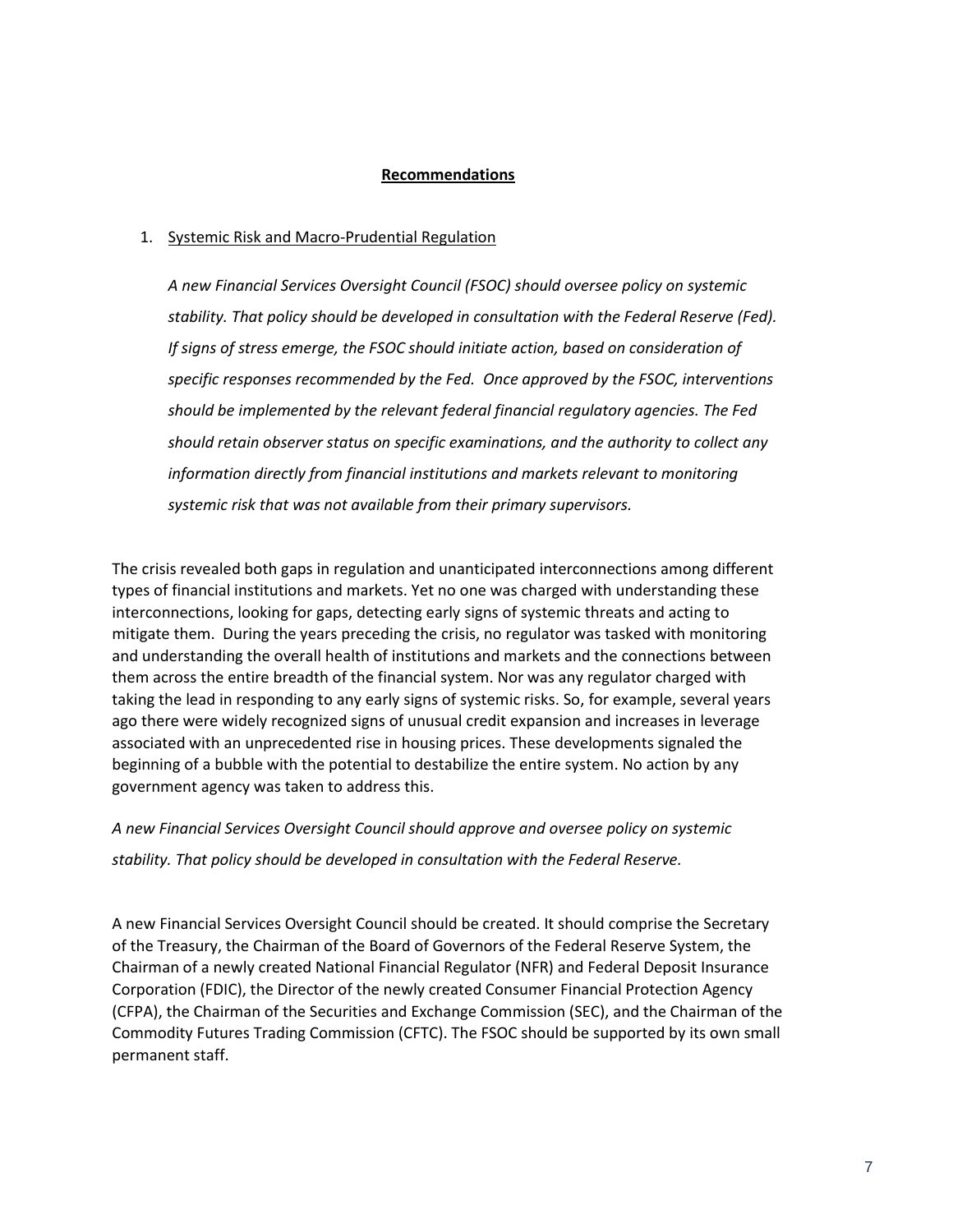This Council should approve policy for monitoring and responding to systemic threats. That policy, which should cover monitoring the financial system and responding to signs of systemic stress, should be developed in consultation with the Fed.

The policy should specify how combinations of indicators of potential systemic distress such as the expansion of credit and prices of housing and other large asset classes should be identified, monitored, measured and analyzed. The policy should specify how and under what circumstances the various federal financial agencies should respond with measures -- such as varying premia above normal standards on their micro-prudential capital, reserves, margin and leverage requirements (including loan-to-value ratios for mortgages) across financial institutions and markets -- to encourage stabilizing behavior. Such counter-cyclical leverage tools are potentially more effective in controlling asset-price bubbles than interest rate policy alone.

*If signs of stress emerge, the FSOC should initiate action, based on consideration of specific responses recommended by the Fed. Once approved by the FSOC, interventions should be implemented by the relevant federal financial regulatory agencies. The Fed should retain observer status on specific examinations, and the authority to collect any information from financial institutions and markets relevant to monitoring systemic risk that was not available from their primary supervisors.*

While the Fed should no longer engage in any micro-prudential regulation as discussed below, it should retain observer status in exams, particularly for large complex financial institutions. The Fed should also have the authority and resources to collect and verify any information from financial institutions and markets itself that would not be available through inter-agency coordination and would be relevant to its systemic stability or lender-of-last-resort responsibilities. Its data and analysis should be reported regularly to the FSOC members as a whole.

As signs of systemic stress emerge, the Fed should recommend specific responses, either at the behest of other members of the FSOC or on its own initiative. These responses should be implemented by the relevant federal financial regulatory agencies once approved by the FSOC. The Fed should be responsible for research on systemic stability and for the improvement of macro-prudential regulation over time.

The FSOC should be accountable to the public and to Congress as well as the President through regularly published reports and testimony describing current challenges to maintaining or reviving the stability of the financial system, and what measures were in place or underway at its constituent bodies to maintain or revive it.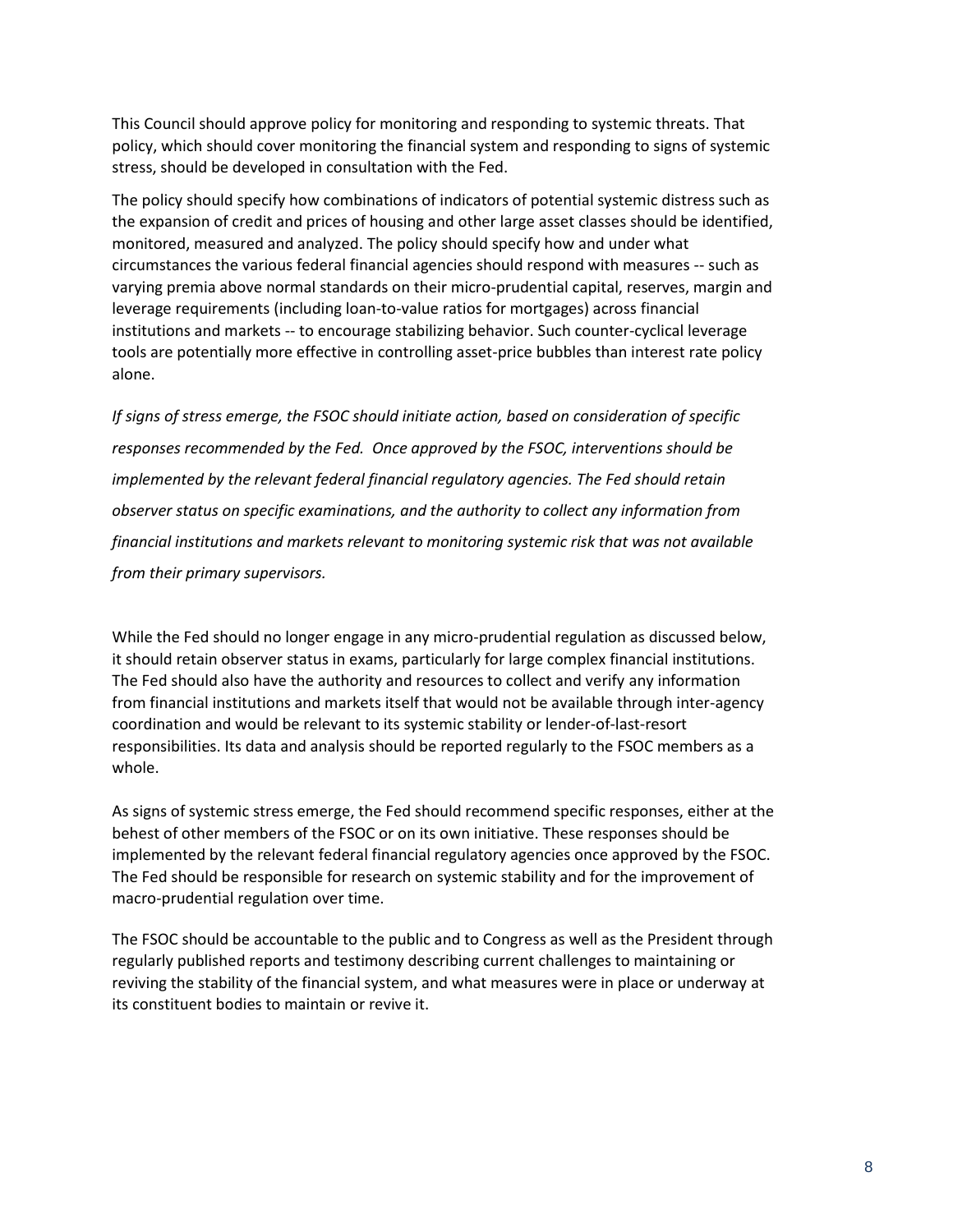# 2. Large Complex Financial Institutions

*The larger and more complex an institution, the higher the standards for capital, liquidity and leverage to which it should be held. Large institutions should maintain regulatorapproved wind-up plans and, if they cannot, they should shrink. No institutions, however large or complex, should be "too big to fail." Depository institution failures should continue to be handled by the FDIC. A hybrid solution should be adopted for nondepository financial institutions comprising a strengthened bankruptcy process as the default approach and a backstop administrative resolution process, available in exceptional circumstances after strong safeguards have been met. In all circumstances, shareholders in a failing institution should lose their investment, senior management responsible for the institutional failure should lose their jobs, and creditors should face a haircut.*

Despite being officially "well capitalized" by conventional measures, in fact many large complex financial institutions (LCFIs) in the United States were weak going into the crisis. Risk management had become ineffective (with some risks ostensibly moved "off balance sheet" only to return as the crisis unfolded), complexity had become well nigh unmanageable, leverage had become excessive, and liquidity and high quality capital were in short and uncertain supply. When the crisis hit, the federal authorities were unprepared to deal with their serial collapse. Confusion over which institutions would be allowed to fail without intervention, and what the consequences of disorderly failure might be simultaneously heightened moral hazard, the scale of the market disruption and the costs to the taxpayer.

*The larger and more complex an institution, the higher the standards for capital, liquidity and leverage to which it should be held.*

Capital, liquidity and leverage requirements should rise with the size and complexity of the institution.<sup>1</sup> Larger, more complex institutions pose greater risk to the system and these risks

**There is a difference of view within the Task Force regarding the regulation of non-bank institutions.** Some believe that non-bank financial institutions should not be subject to safety and soundness regulation like banks, and should be free to take any risk the marketplace will allow. Others believe that non-bank LCFIs in particular should be subject to bank-like regulation.

<sup>&</sup>quot;LCFIs" is shorthand for the institutions that have a combination of size, complexity, interconnectedness, leverage, maturity mismatch, or dominant role in a major market or activity that would make their failure potentially particularly disruptive to the financial system.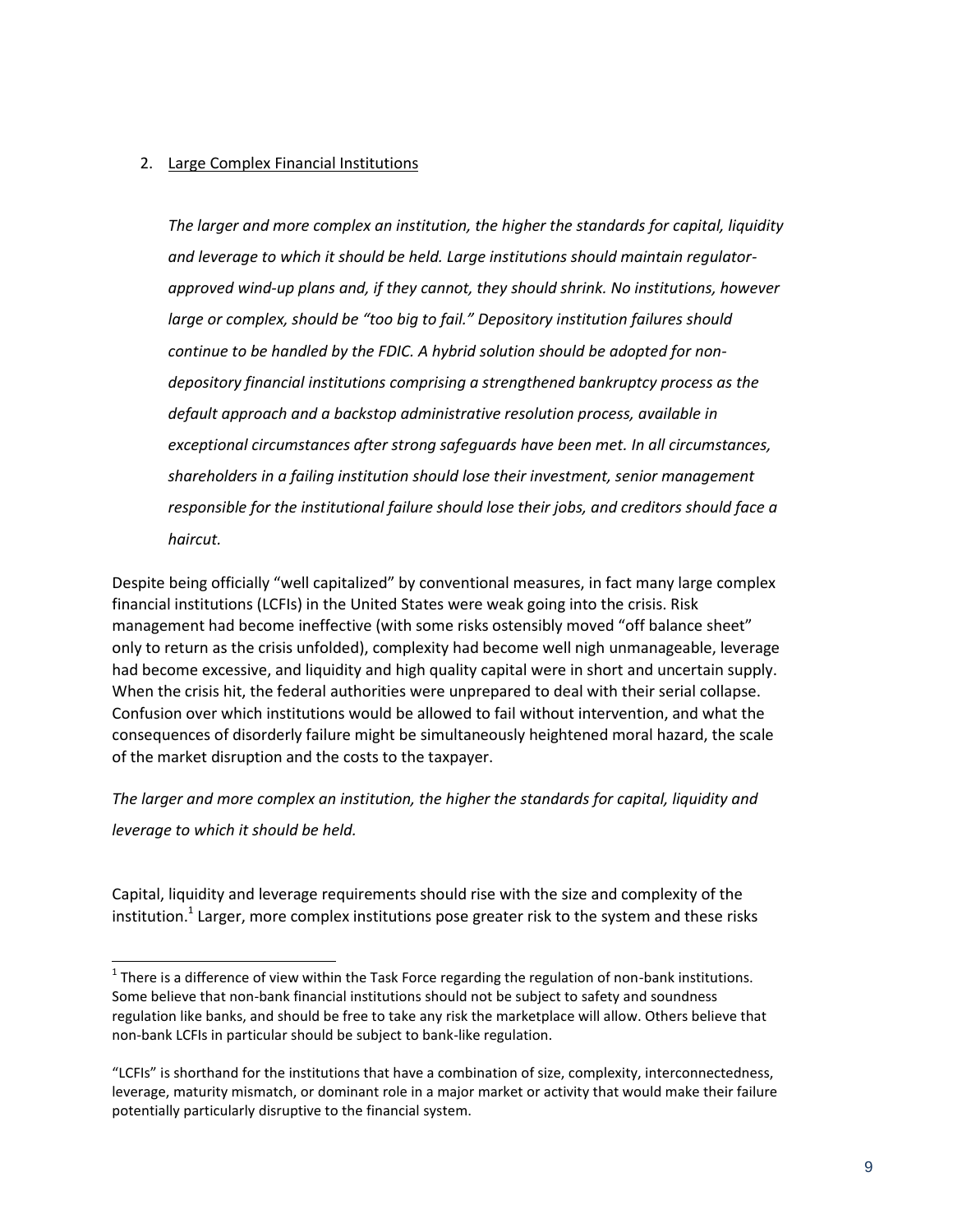should be internalized. Moreover, a more conservative capital structure should strengthen governance and provide a greater buffer in the event that the institution faces difficulties.

No sharp jumps or thresholds in the schedule of capital and liquidity requirements should divide institutions into classes for different regulatory treatment.

It is difficult to know in advance of a crisis which institutions will pose the greatest risk. Institutions should not have an incentive to manipulate their size or scale to just (dis)qualify for "Too Big to Fail" status if that is seen as conferring commercial (dis)advantages. Moreover, to segregate institutions in advance is very likely to perpetuate the perception that some are "too big to fail" and consequently pose less risk to counterparties and creditors. Moral hazard is the likely result.

*Large institutions should maintain regulator-approved wind-up plans and, if they cannot, they should shrink.*

Institutions above a certain size should maintain a wind-up plan approved by the newly created National Financial Regulator (NFR). In addition to helping the authorities and the institution's own management to cope in the event of a crisis, wind-up plans will serve as a litmus test for the danger from spillover effects in the event of failure, and the discipline of preparing them will help managers and directors restructure their institutions if necessary to reduce risk. If institutions find it difficult to produce adequate plans, their operational complexity could pose a risk to the system as a whole. Large, complex institutions whose plans are persistently weak should be required to divest businesses until their failure poses significantly less risk of spillovers.

# *No institutions, however large or complex, should be "too big to fail."*

It must be possible for all LCFIs to fail without unacceptably high costs to taxpayers or the rest of the financial system. Future arrangements for resolving non-depository LCFIs must be far more predictable to reduce moral hazard in advance and uncertainty when failure appears imminent. At the same time, future failures should not be allowed to cause contagion and threaten the stability of the system as a whole.

*Depository institution failures should continue to be handled by the FDIC. A hybrid solution should be adopted for non-depository financial institutions comprising a strengthened bankruptcy process as the default approach and a backstop administrative resolution process, available in exceptional circumstances after strong safeguards have been met.* 

A new Federal Financial Institutions Bankruptcy Court (FFIBC) should be created and granted sole jurisdiction in the United States for the resolution of failing non-depository financial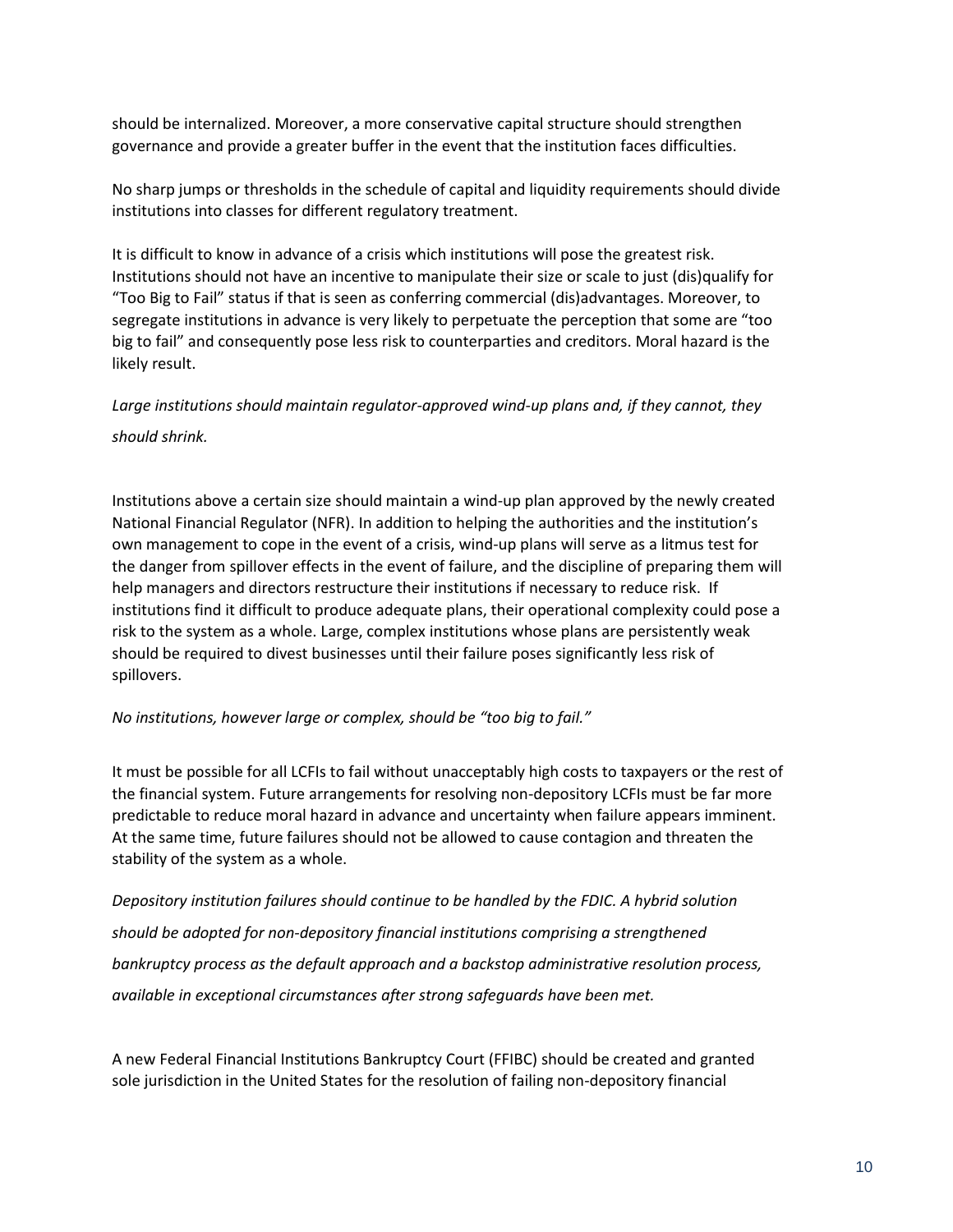institutions. The bankruptcy code should be amended as necessary so that bankruptcy can be the default process for managing all failing non-depository financial institutions.

A new administrative resolution process should be created for failing non-depository financial institutions, for use only on those exceptional occasions when a bankruptcy poses unacceptable systemic risks. This process alone should be used and only after strong safeguards have been satisfied.<sup>2</sup> Once these are met, the Administration should have broad powers to manage failing non-depository financial institutions.

The newly created NFR should administer this regime. Like the process administered by the FDIC today for depository institutions, this would represent a last resort safety net. However it could be invoked only in the event of an extreme crisis and, while it should minimize taxpayer costs like the FDIC, it should minimize overall costs to the economy rather than protect depositors. A detailed and timely report on the causes and consequences of any administrative resolution should be submitted to Congress. Among other things, the report should cover any regulatory failures and document the reasons for the administrative resolution process.

*In all circumstances, shareholders in a failing institution should lose their investment, senior management responsible for the institutional failure should lose their jobs and creditors should face a haircut.* 

Whatever the process, equity and subordinated debt holders should be wiped out, senior management whose decisions contributed to the failure of their institution should be fired and all unsecured debt-holders should suffer loss. A policy of no more "too big to fail" institutions will minimize moral hazard and public costs.

**There is a difference of views within the Task Force regarding the safeguards that should be satisfied** before such an administrative resolution process could be used for resolving a non-bank financial institution. Some want a more stringent test before a bankruptcy process can be converted into an administrative resolution process; others want a more lenient test that would make a resolution process easier to achieve.

Accordingly, some Task Force members would require consultation and formal agreement between the Treasury and the concerned federal financial regulatory agencies. This would permit prompt corrective action without waiting for a bankruptcy, and intervention on any scale that the Administration thought was necessary in the circumstances would then be possible.

Others would require that the Administration should apply for and receive a Congressional appropriation before a bankruptcy can be converted to an administrative process. In the interim, the firm in question would enter the bankruptcy process in the proposed special-purpose bankruptcy court. Congress would then have a limited and fixed number of days in which to make such an appropriation. A customary stay would apply, and the Fed could provide sufficient DIP financing against collateral under its 13(3) powers, to permit the firm to continue to operate while Congress deliberated. If Congress appropriated, then the estate of the firm could be transferred to the administrative procedure. If they did not, then the bankruptcy would proceed and the Fed would exercise its collateral once circumstances permitted.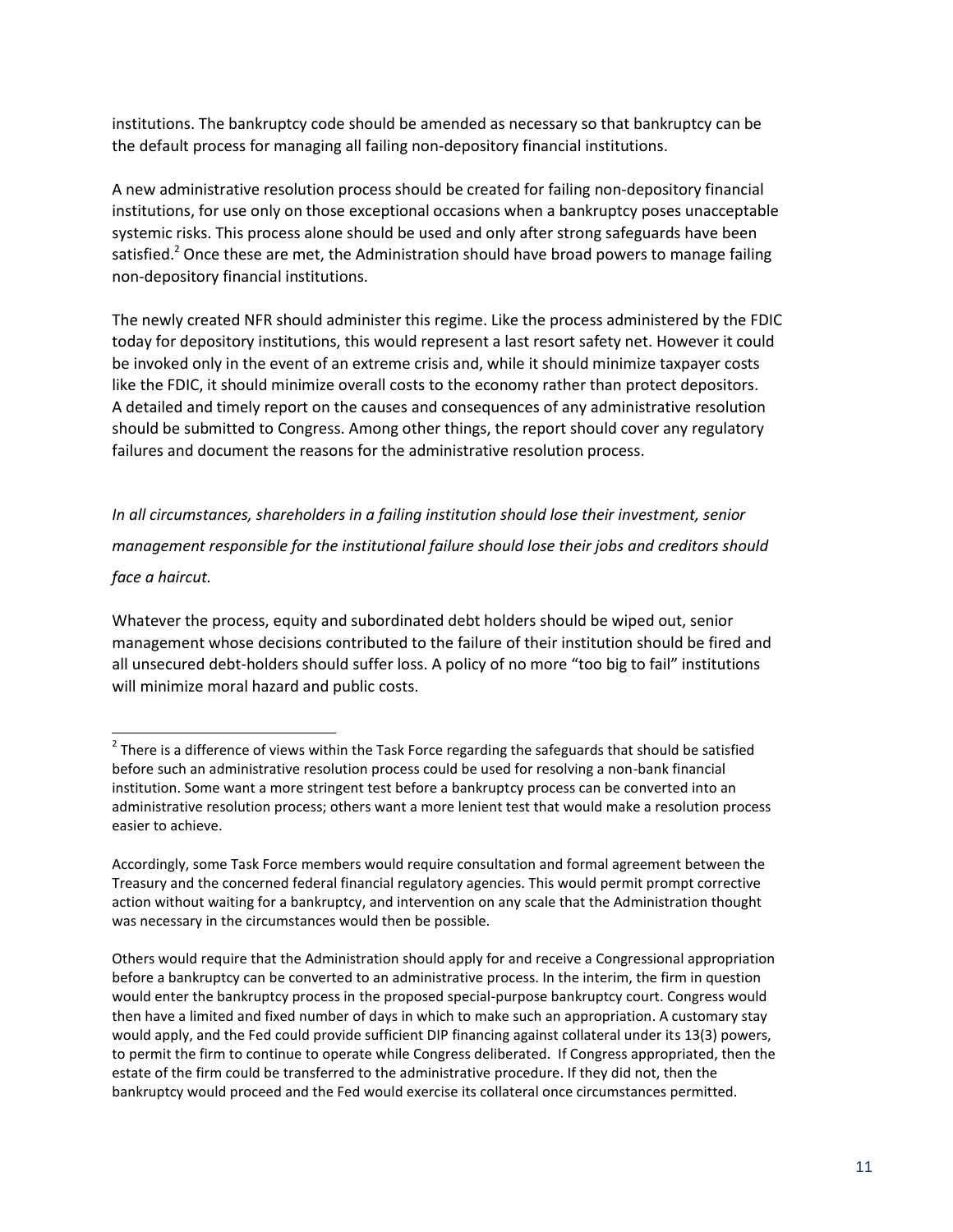Any taxpayer costs of resolution should be recovered from the industry once conditions permit. This will create an incentive among institutions to disseminate best practices on the one hand and, on the other, to argue against any administrative resolutions that might in fact be unnecessary.

# 3. Micro-prudential regulation and consolidation

*A new National Financial Regulator (NFR) for safety and soundness regulation should be created by combining the OCC, the OTS and the FDIC. It should take on all of the microprudential responsibilities of the Fed, the SEC, the CFTC and the FHFA. Within the NFR, the FDIC should retain distinct roles for resolution and the deposit insurance fund. Capital standards should be significantly increased. Banks should issue debt that converts to equity in times of stress. Strong liquidity standards should be introduced. Regulation should focus on risk governance and management as much as measurement. Examinations should be strengthened.* 

The patchwork of federal financial regulatory agencies and their jurisdictions that long predated the crisis allowed regulatory capture, charter shopping, inconsistent policies, gaps in coverage, inadequate resourcing and ineffective oversight. Future arrangements must allow for the evolution of the financial system while at the same time addressing all these weaknesses. Like institutions should be subject to like regulation. As an institution changes character, there should be no regulatory barriers to corresponding changes in the manner in which it is regulated.

*A new National Financial Regulator (NFR) for safety and soundness regulation should be created by combining the OCC, the OTS and the FDIC. It should take on all of the micro-prudential responsibilities of the Fed, the SEC, the CFTC and the FHFA.* 

A new National Financial Regulator (NFR) should be created to provide prudential supervision and regulation of federally chartered or insured financial intermediaries including both commercial and investment banks and their holding companies. Such an agency would concentrate expertise, promote professionalism, eliminate gaps and inconsistencies, reduce regulatory burdens, prevent charter shopping, and might reduce the risk of regulatory capture and improve regulatory accommodation to future change. The new NFR would combine the OCC, the OTS and the FDIC and assume all the micro-prudential responsibilities of the Fed, the SEC, the CFTC and the FHFA. The Chairman of the NFR should be nominated by the President and confirmed by the Senate.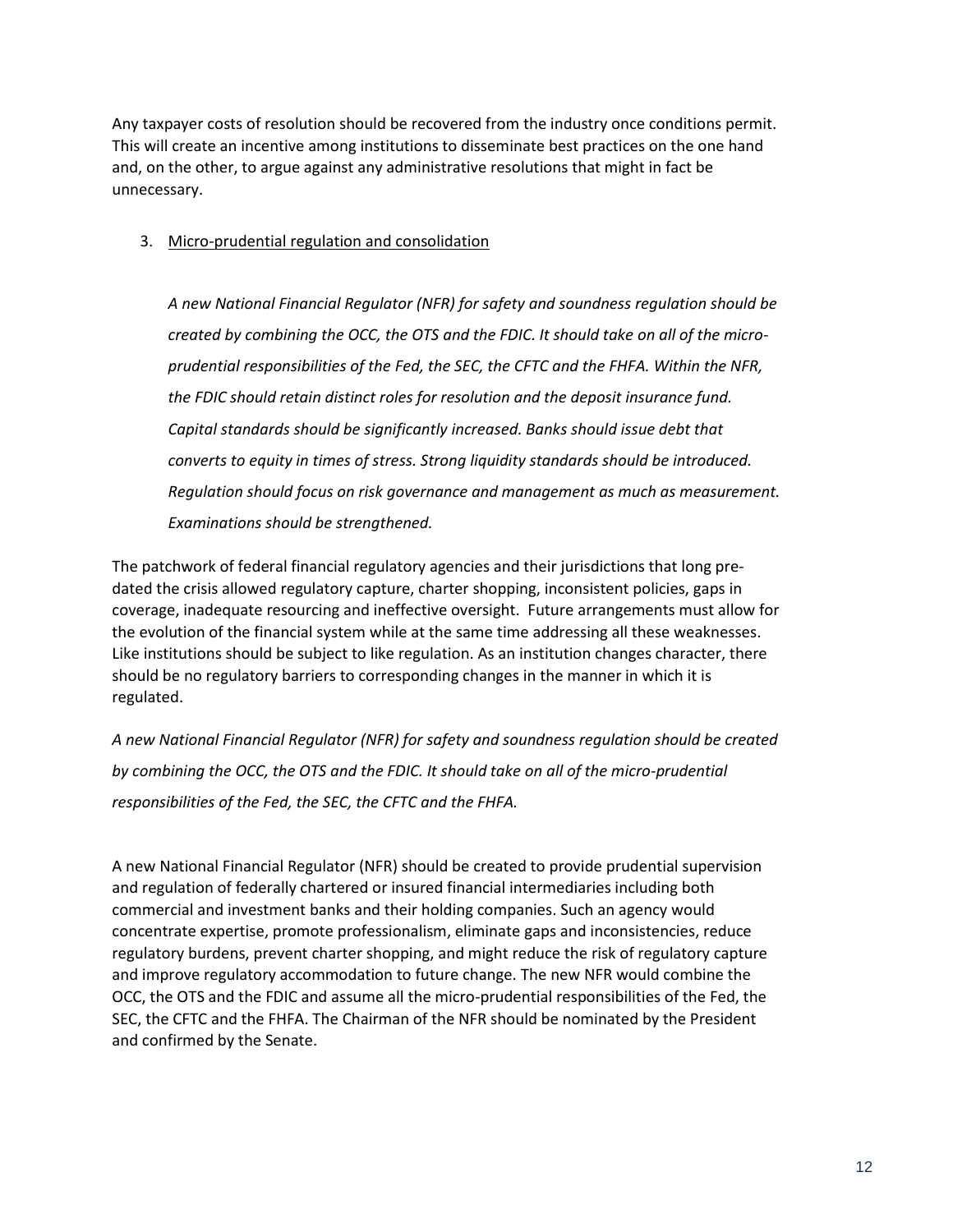At the same time, the FDIC should retain a separate identity within the NFR. The fact that there were so few classic runs on depository institutions during this crisis is in part testimony to the value of the FDIC brand and that value should be maintained going forward.

The NFR should be organized into divisions to accommodate the different types of financial institutions from the smallest community bank to the largest international conglomerate. Still, as institutions change and classes of institution evolve, parallel changes in the organization of the NFR will be easier than would parallel changes in the charters of separate micro-prudential agencies.

Importantly, no institutions should be pre-designated as systemically significant or, on that basis, assigned for special oversight to another agency such as the Fed. Such an arrangement would entrench differences and potentially perpetuate moral hazard. Moreover, relinquishing micro-prudential regulation would insulate the Fed from any political pressures associated with supervision and regulation and allow it to focus on its central functions of ensuring monetary and systemic stability.

The NFR should set and enforce micro-prudential standards for capital, leverage and liquidity and should also enforce any premia set by the FSOC for macro-prudential reasons. The SEC and the CFTC should continue to jointly oversee securities and derivatives activities. They should enforce any market leverage premia proposed by the Fed and agreed by the FSOC for macroprudential reasons.

*Within the NFR, the FDIC should retain distinct roles for resolution and the deposit insurance fund.*

The FDIC brand should be maintained. It should retain a distinct identity within the NFR. Administration of the Deposit Insurance Fund and resolution responsibilities of the FDIC should be assigned to a separate NFR division. Its board membership could perhaps be changed to be the same as the NFR board membership and the chairmanships of the NFR and the FDIC could be combined. The FDIC's examination and supervision functions should become a part of the larger examination and supervision functions of the NFR.

*Capital standards should be significantly increased*. *Banks should issue debt that converts to equity in times of stress. Strong liquidity standards should be introduced.* 

Capital standards should be significantly increased. While it is true that capital can dissipate quickly, it remains the main buffer not only against individual institutional failure but also against contagion among institutions. While reported levels of capital based on historic valuations of assets and liabilities may have been high in some institutions that failed during the recent crisis, they proved to be misleading indicators of capital strength. Moreover, larger banks and banking organizations that are capable of accessing the capital markets should issue a minimum amount of subordinated debt that converts to equity in times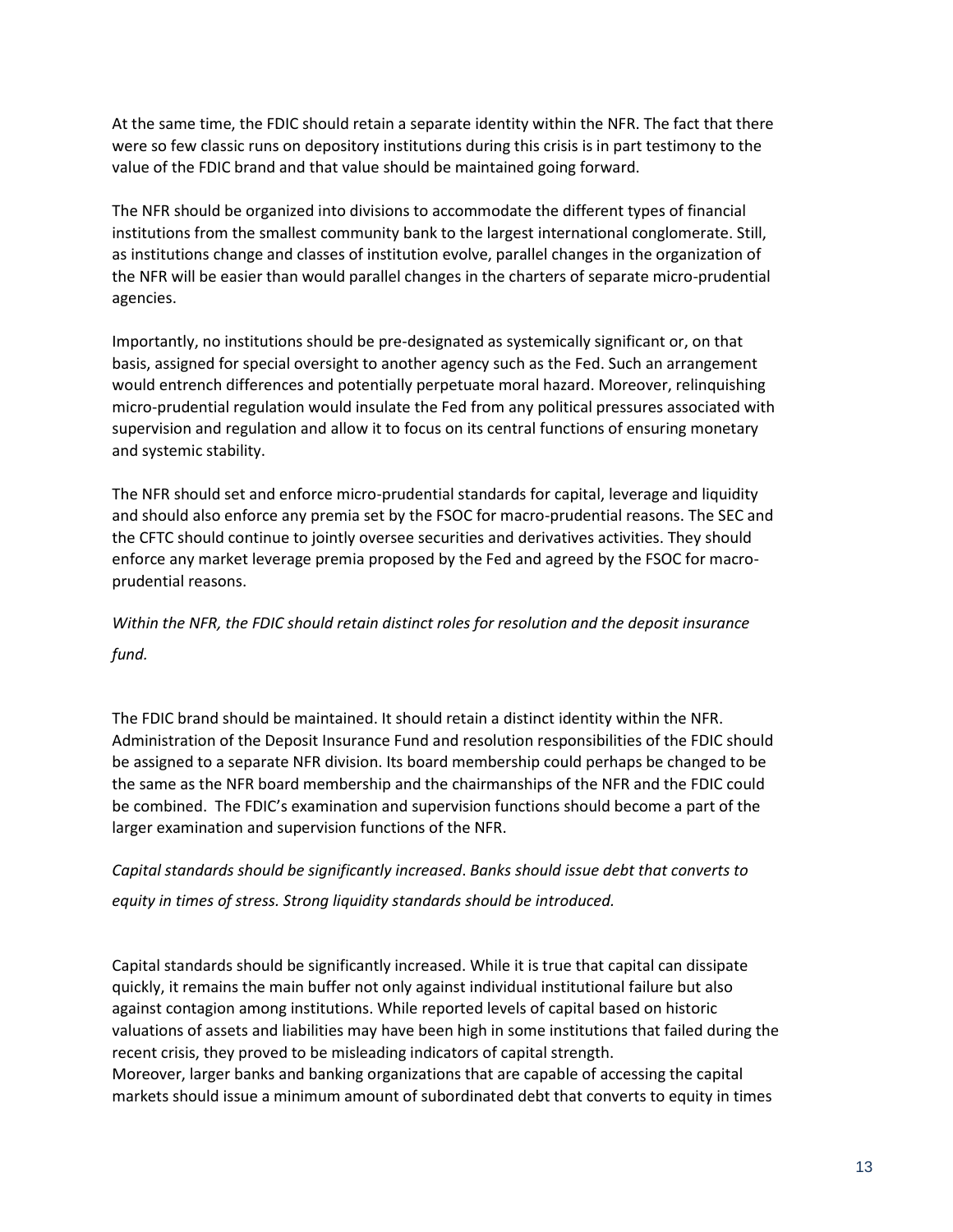of stress. In suitable amounts, the value of such "contingent capital" to the institution and to the financial system during a future crisis would justify any premium the market may demand relative to conventional debt.

New standards for liquidity management should be introduced. An institution that depends heavily on short-term borrowing is at risk compared to one with more stable sources of funding. Liquidity standards should require that a sufficient buffer be maintained over and above the immediate short-term obligations of an institution so that it can continue to operate even if its access to money markets is denied for a sustained period. Those standards should give most weight to cash and U.S. Treasury securities on the asset side because these assets proved to be liquid during the crisis. Beyond that, sources of liquidity should be sufficiently diversified to offer protection in times of distress of particular liquidity providers or money markets.

## *Regulation should focus on risk governance and management as much as measurement.*

## *Examinations should be strengthened.*

In the future, regulation should focus on risk governance and management as much as measurement. There is room for more useful discussion and understanding of the nature of different risks and their management both within boards and between senior management and regulators.

Examinations should be strengthened and their quality improved. There should be less focus on process and more on risk-taking and outcomes. Examinations must be more forward looking if they are to help as much as they should in guaranteeing the safety and soundness of the institutions involved. Something like the recent stress tests for the largest institutions should be implemented as a permanent feature of the regulatory and examination process.

Examination teams should be further professionalized through a combination of better selection, recruitment, training and compensation practices. Examiners should be held accountable for outcomes.

Higher standards should be required for risk management qualifications, governance, oversight and effectiveness in financial institutions.

#### *4.* Strengthening Markets and Market Discipline

*Over-the-counter (OTC) derivative transactions should be recorded with trade registries. Collateral in OTC transactions should be managed by third parties. The migration of OTC transactions onto clearing houses and exchanges should be encouraged through capital requirements assessed on OTC instruments that are not centrally cleared. A private Securitization Board should be created to establish best practices at every stage of*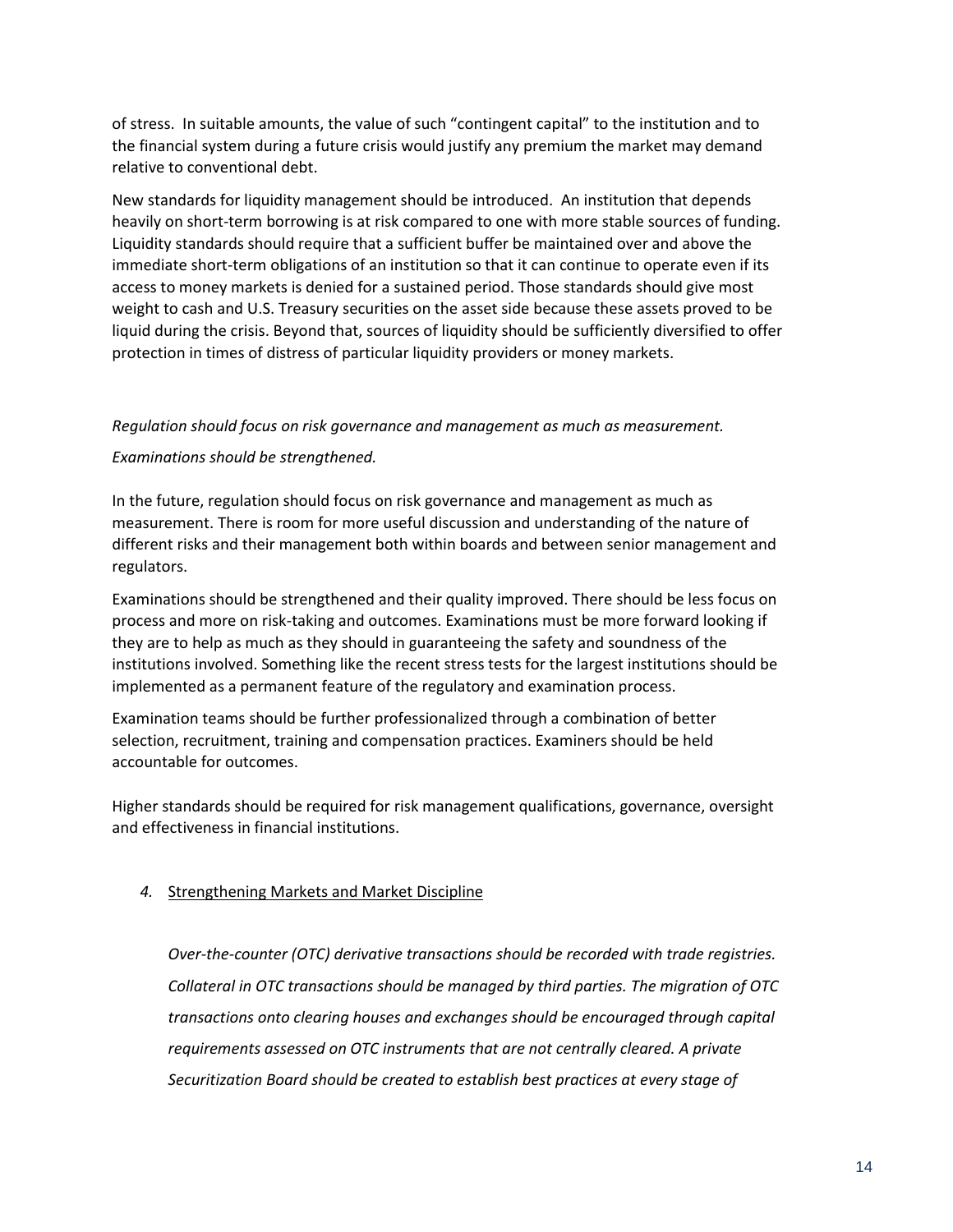*securitization including credit ratings. Risks that arise from using inaccurate credit ratings in regulation should be addressed. Executive compensation should be aligned with risk in financial institutions. Banks should issue subordinated debt. Excessive subsidization of household mortgage risk should also be addressed. The FHA and the GSEs should be reformed.*

*Over-the-counter (OTC) derivative transactions should be recorded with trade registries. Collateral in OTC transactions should be managed by third parties. The migration of OTC transactions onto clearing houses and exchanges should be encouraged through capital requirements.*

The transparency of OTC derivatives transactions should be increased by the general use of trade registries. Operational predictability of OTC transactions should be increased by the general use of third party collateral managers. Regulation should strongly encourage transactions to migrate to exchanges and clearing houses by raising capital requirements for derivatives that are not centrally cleared.

*A private Securitization Board should be created to establish best practices at every stage of* 

*securitization including credit ratings.*

An independent Securitization Board outside of government should be established to develop and encourage adoption of voluntary operational standards that align the incentives of all parties involved in the securitization process -- including those of credit rating agencies -- with the interests of final investors.

The Securitization Board, which should be comprised primarily of representatives of final investors, should also include buy-side managers, originators, investment banks, credit rating agencies and other parties with an interest in raising and maintaining standards in the securitization process.

Credit rating agencies should shift from qualitative letter-grade ratings to quantitative default forecasts for debt issues as well as securitizations, and their performance over time should be tracked and published. Credit rating agencies should publish the information and assumptions they use to calculate their ratings.

The Securitization Board should establish and maintain a program to certify individual securitizations that meet their processing standards.

*Risks that arise from using inaccurate credit ratings in regulation should be addressed.*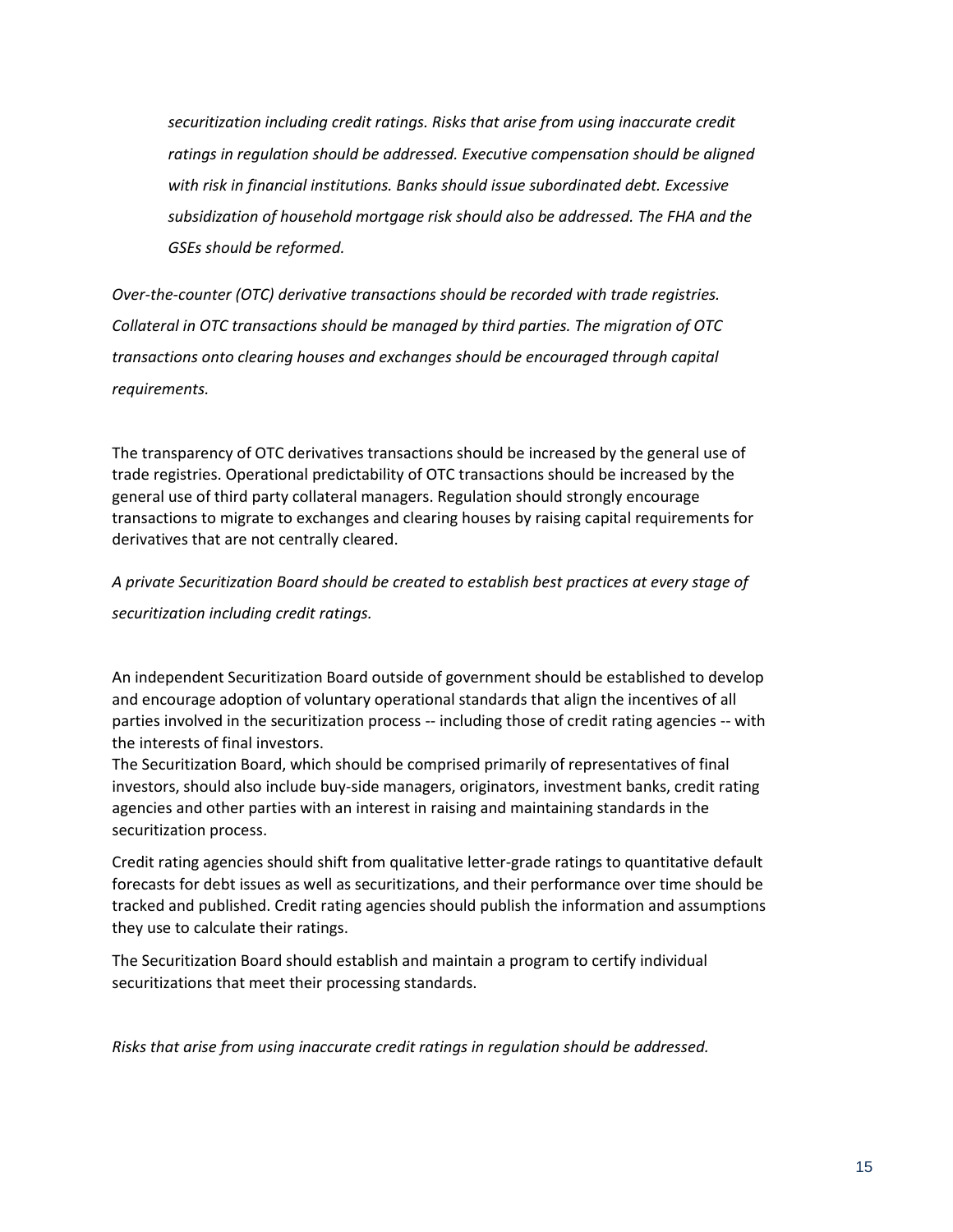To prevent the use of inaccurate credit ratings by regulators, either credit rating agencies should no longer be awarded special official status -- the Nationally Recognized Statistical Rating Organization (NRSRO) designation -- and ratings would be removed from bank minimum capital and other regulatory standards, or NRSROs that egregiously and persistently underestimate default risk should be penalized accordingly.

# *Executive compensation should be aligned with risk in financial institutions.*

The structure of compensation schemes for senior executives and other major risk-takers in financial institutions should not create incentives for excessive risk-taking. Very long-term restricted stock should be a significant component of compensation, emulating the remuneration schemes for partners in traditional financial partnerships. Compensation schemes should be seen as an integral part of the risk management of any financial firm and should be subject to risk management governance. Compensation structures that are persistently out of line with risk should have regulatory consequences, including potentially increases in capital requirements.

## *Banks should issue subordinated debt.*

Larger banks and banking organizations that are able to access capital markets should be required to issue a minimum amount of subordinated debt. As noted above, this should convert to equity in times of stress. Its value will be to provide an additional signal of the financial health of institutions to markets and regulators.

# *Excessive subsidization of household mortgage risk should be addressed.*

Public policy to promote housing has relied heavily on subsidizing mortgages. Preferential financing from the GSEs and non-recourse lending have encouraged households to take on much more risk than they otherwise would have done. Alternative policies, such as direct subsidies for first-time home buyers should be substituted. In effect, such a transparent means of subsidy would increase household equity and reduce household debt.

# *The FHA and the GSEs should be reformed.*

In the long term, housing and related Government-Sponsored Enterprise (GSE) policies should be reformed to restructure or unwind the GSEs and reform the Federal Housing Authority (FHA). Once circumstances permit, Fannie Mae and Freddie Mac need to be transformed into either government agencies or purely private entities so that the toxic combination of public underwriting of risk and private capture of gain is dealt with once and for all. Given the current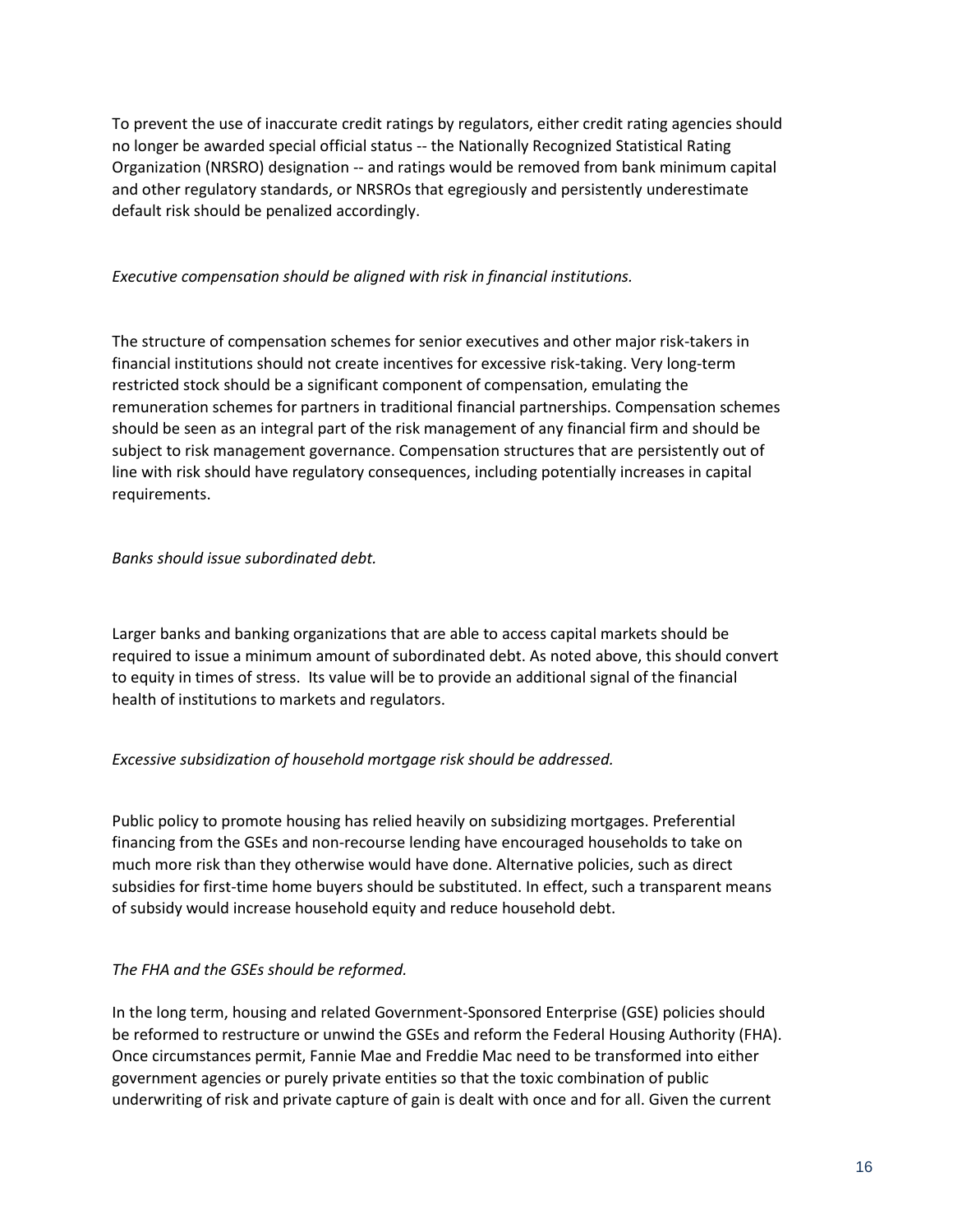financial difficulties of the FHA (analogous to those already experienced by the housing GSEs), a restructuring is also required for FHA housing programs.

# 5. Consumer protection

*A new federal Consumer Financial Protection Agency (CFPA) should be created with the sole mandate of protecting consumers of financial products and services. The CFPA should have powers of rulemaking, enforcement and preemption of state rules. All the powers for consumer protection for financial products and services currently assigned to federal financial regulatory agencies should transfer to the CFPA. The other federal financial regulatory agencies should be represented on the CFPA Board to ensure balanced deliberation and coordination of policy.*

Unethical and deceptive practices in the sale and promotion of financial products and services became an issue in the run up to this crisis. Consumer protection was neglected even where it was mandated by statute: it was not given priority by the federal agencies that were primarily concerned with protecting the safety and soundness of the financial institutions under their supervision.

Ensuring that marketing and sales practices consistently and properly protect the interests of consumers is a separate mandate from micro-prudential regulation and will be performed better by a separate regulator.

*A new federal Consumer Financial Protection Agency (CFPA) should be created with the sole mandate of protecting consumers of financial products and services. The CFPA should have powers of rulemaking, enforcement and preemption of state rules. All the powers for consumer protection for financial products and services currently assigned to federal financial regulatory agencies should transfer to the CFPA.*

A new Consumer Financial Protection Agency should be created that combines within it all of the consumer protection powers of the existing federal financial regulatory agencies. To pursue this single broad mandate it should have all necessary rulemaking, enforcement and preemption powers needed to develop the necessary understanding and expertise, to support the development of a flexible national market for financial products and services and to protect consumers everywhere.

The CFPA's jurisdiction should extend to all consumer financial products and services and related providers with certain exclusions for products and services currently regulated by the